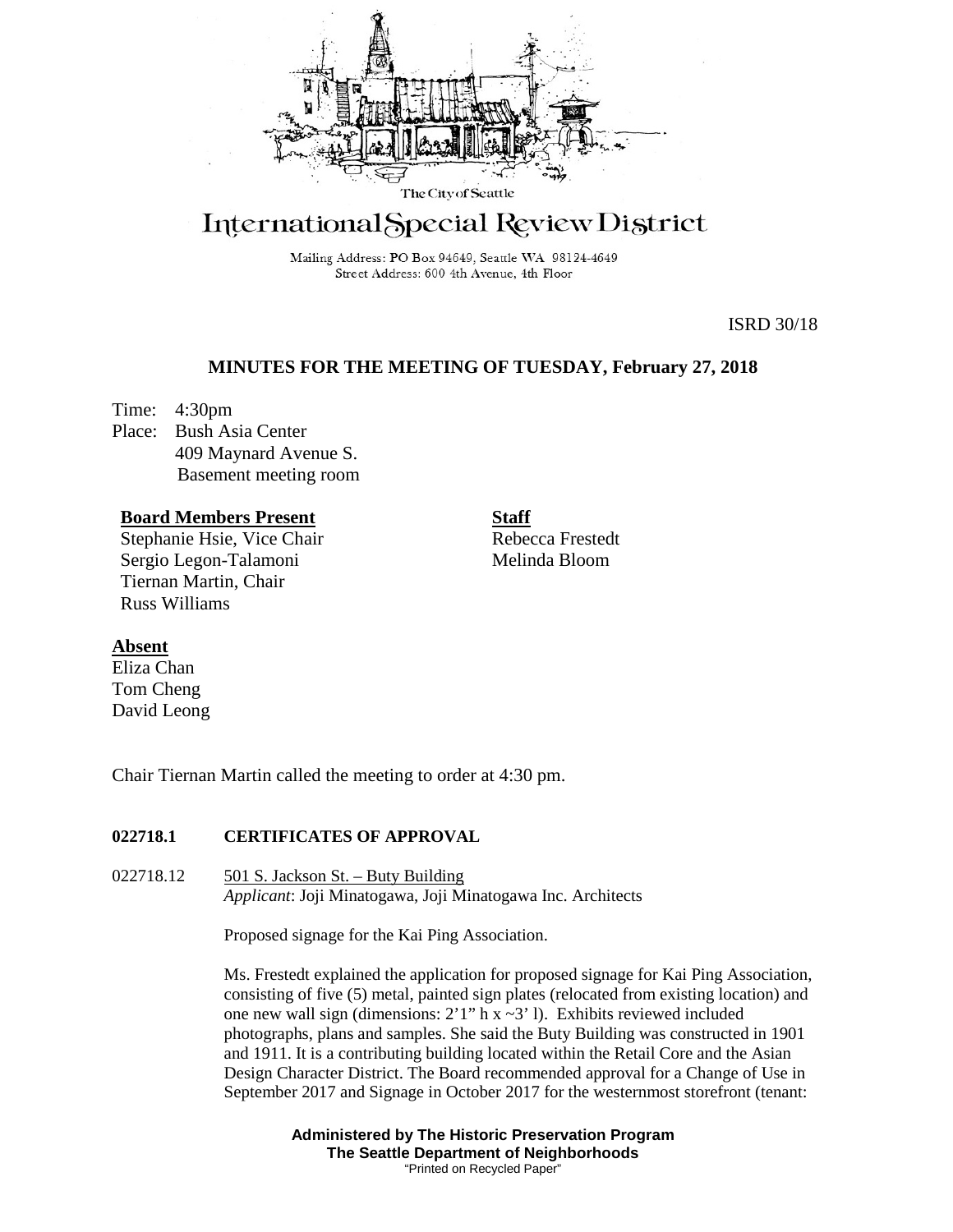85C Bakery). The installation of 85C's signage will necessitate removal of the Kai Ping signs. The Board approved the existing Kai Ping Association signs in January 2013.

Applicant Comment:

Joji Minatogawa explained that they will reduce from seven to five characters; two of the characters are not needed. He said the Kai Ping offices will be relocated to the basement level on the east side. He said they will need ADA access; there will be a separate Certificate of Approval application submitted for that work. He said they will move the main signs over to make room for the 85C. He said they will put signage on the door to Kai Ping's new location in basement. He said they will paint the plywood over the transom to match what is there; it will be a slightly darker backing for brass characters. He said the secondary backing behind the metal panel will allow them to mount signs so they attach at the mortar joints. He said the mortar joints are very shallow and they will try not to damage any brick. He said they will patch and repair where old installations are removed.

Michael Chu, property owner, summarized the association's history and programming, noting it's recreation-oriented, not political.

Public Comment: There was no public comment.

Board Discussion:

Board members determine they had enough information to make a decision.

Action: I move that the International Special Review District Board recommend approval of a Certificate of Approval for signage, as proposed.

The Board directs staff to prepare a written recommendation of approval, based on consideration of the application submittal and Board discussion at the February 27, 2018 public meeting, and forward this written recommendation to the Department of Neighborhoods Director.

The proposed signage meets the following sections of the **International Special Review District Ordinance and** a**pplicable Design Guidelines:**

**Design Guidelines for Signs** 

**SMC 23.66.338 - Signs**

#### **Secretary of the Interior Standards**

**#9.** New additions, exterior alterations, or related new construction shall not destroy historic materials that characterize the property. The new work shall be differentiated from the old and shall be compatible with the massing, size, scale, and architectural features to protect the historic integrity of the property and its environment.

**#10.** New additions and adjacent or related new construction shall be undertaken in such a manner that if removed in the future, the essential form and integrity of the historic property and its environment would be unimpaired.